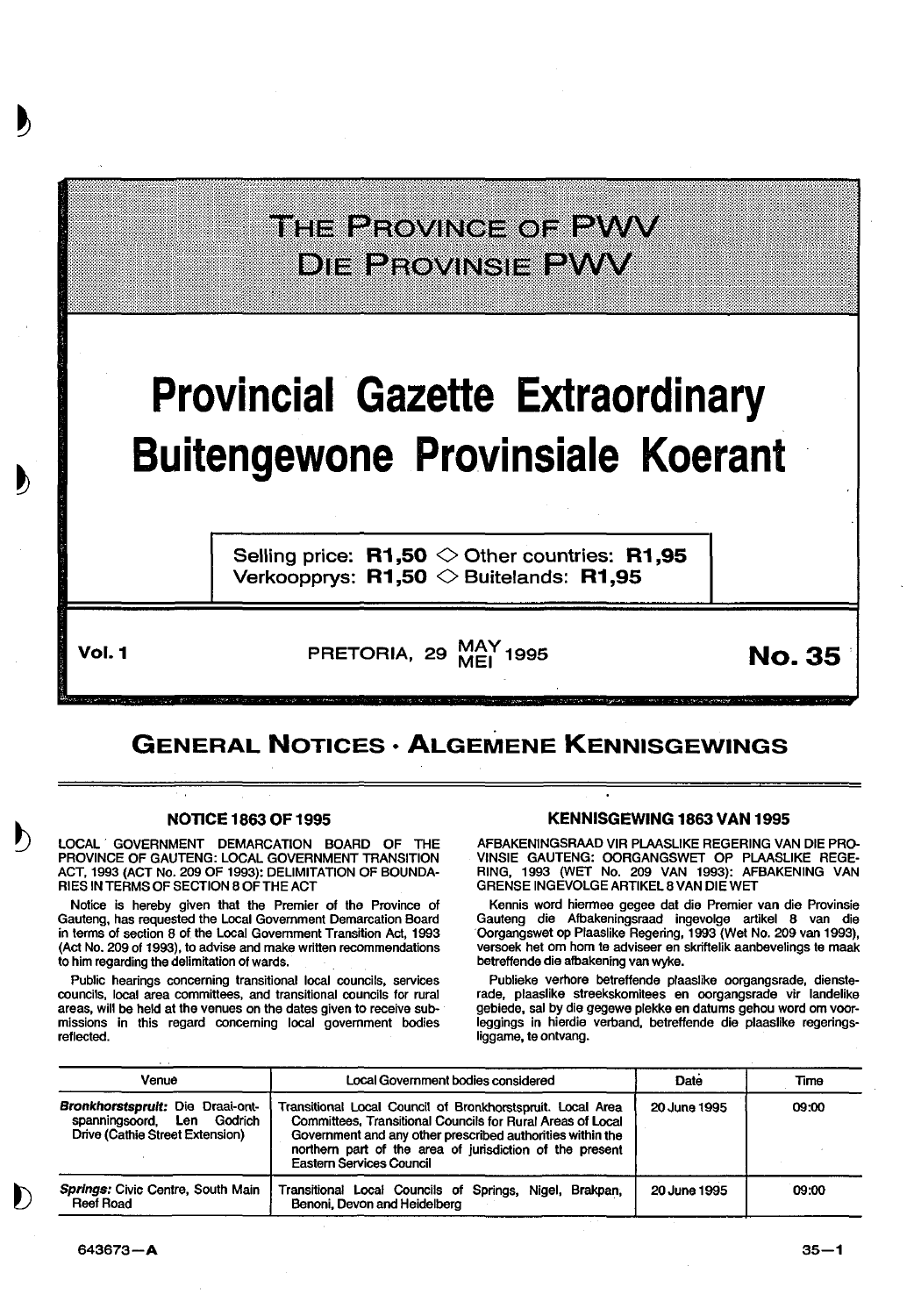#### 2 No.35 PROVINCIAL GAZETTE EXTRAORDINARY, 29 MAY 1995

| <b>Venue</b>                                                               | Local Government bodies considered                                                                                                                                                                                                                        | Date         | Time  |
|----------------------------------------------------------------------------|-----------------------------------------------------------------------------------------------------------------------------------------------------------------------------------------------------------------------------------------------------------|--------------|-------|
| <b>Germiston: Civic Centre, Second</b><br>Floor, Room 218, Trichardt Drive | Transitional Local Councils of Alberton, Germiston, Boksburg.<br>Local Area Committees and Transitional Councils for Rural<br>Areas of Local Government within the southern part of the<br>area of jurisdiction of the present Eastern Services Council   | 21 June 1995 | 09:00 |
| <b>Randfontein: Judus Klauss Memo-</b><br>rial Hall, Mauhan Road           | Transitional Local Councils of Krugersdorp, Randfontein,<br>Weston, Carletonville. Local Area Committees and Transi-<br>tional Councils for Rural Areas of Local Government within<br>the area of jurisdiction of the present Western Services<br>Council | 21 June 1995 | 09:00 |

#### E. R. PALMER, Secretary: Demarcation Board.

| <b>Plek</b>                                                                                          | Plaaslike Regeringsliggame oorweeg                                                                                                                                                                                                                             | Datum                | Tyd   |  |
|------------------------------------------------------------------------------------------------------|----------------------------------------------------------------------------------------------------------------------------------------------------------------------------------------------------------------------------------------------------------------|----------------------|-------|--|
| Bronkhorstspruit: Die Draai-ont-<br>spanningsoord, Len Godrich-<br>rylaan (Cathiestraat-uitbreiding) | Plaaslike Oorgangsraad van Bronkhorstspruit. Plaaslike<br>Streekskomitees, Oorgangsrade, vir Plaaslike Regerings<br>van Landelike Streke en enige ander voorgeskrewe ower-<br>hede binne die gebied van jurisdiksie van die huidige Oos-<br>telike Diensteraad | 20 Junie 1995        | 09:00 |  |
| <b>Springs:</b><br>Suid<br>Burgersentrum,<br>Mainhoofweg                                             | Plaaslike Oorgangsrade van Springs, Nigel, Brakpan, Benoni,<br>Devon en Heidelberg                                                                                                                                                                             | <b>20 Junie 1995</b> | 09:00 |  |
| Germiston:<br>Burgersentrum,<br>Tweede Verdieping, Kamer 218,<br>Trichardtrylaan                     | Plaaslike Oorgangsrade van Alberton, Germiston, Boksburg,<br>Plaaslike Streekskomitees en Oorgangsrade vir Plaaslike<br>Regerings van Landelike Streke binne die suidelike deel<br>van die gebied van jurisdiksie van die huidige Oostelike<br>Diensteraad     | 21 Junie 1995        | 09:00 |  |
| Randfontein:<br>Judus<br>Klauss-<br>gedenksaal, Mauhanstraat                                         | Plaaslike Oorgangsrade van Krugersdorp, Randfontein,<br>Weston, Carletonville, Plaaslike Streekskomitees en<br>Oorgangsrade vir Plaaslike Regerings van Landelike<br>Streke binne die gebied van jurisdiksie van die huidige<br><b>Westelike Diensteraad</b>   | 21 Junie 1995        | 09:00 |  |

E. R. PALMER, Sekretaris: Afbakeningsraad.

## NOTICE 1864 OF 1995

LOCAL GOVERNMENT DEMARCATION BOARD OF THE PRO-VINCE OF GAUTENG: LOCAL GOVERNMENT TRANSITION ACT, 1993 (ACT No. 209 OF 1993): DELIMITATION OF BOUNDARIES IN TERMS OF SECTION 8 OF THE ACT

Notice is hereby given that the Premier of the Province of Gauteng, has requested the Local Government Demarcation Board in terms of section 8 of the Local Government Transition Act, 1993 (Act No. 209 of 1993), to advise and make written recommendations to him regarding the delimitation of wards.

Public hearings have been provisionally scheduled at the venues and on the dates given to receive submissions in this regard concerning the local government bodies reflected. Arrangements will be confirmed once the internal and external boundaries of the transitional metropolitan structures have been officially demarcated.

#### KENNISGEWING 1864 VAN 1995

AFBAKENINGSRAAD VIR PLAASLIKE REGERING VAN DIE PRO-VINSIE GAUTENG: OORGANGSWET OP PLAASLIKE REGE-RING, 1993 (WET No. 209 VAN 1993): AFBAKENING VAN GRENSE INGEVOLGE ARTIKEL 8 VAN DIE WET

Kennis word hiermee gegee dat die Premier van die Provinsie Gauteng die Albakeningsraad ingevolge artikel 8 van die Oorgangswet op Plaaslike Regering, 1993 (Wet No. 209 van 1993), versoek het om hom te adviseer en skriflelike aanbevelings te maak betreffende die afbakening van wyke.

Publike verhore is voorlopig geskeduleer by die gegewe plekke en datums om voorleggings in hierdie verband, betreffende die plaaslike regeringsliggame, te ontvang. Reëlings sal bevestig word sodra die interne en eksteme grense van die metropolitaanse oorgangstrukture amptelik afgebaken is.

| Venue                                                                        | Local Government bodies considered                                                                 | Dates        | Time  |
|------------------------------------------------------------------------------|----------------------------------------------------------------------------------------------------|--------------|-------|
| Johannesburg: Level A. Lecture<br>Room, Civic Centre, Braamfon-<br>tein      | Metropolitan Substructures of the Greater Johannesburg<br><b>Transitional Metropolitan Council</b> | 19 June 1995 | 10:00 |
| Kempton Park: Auditorium, Civic<br>Centre, c/o Pretoria/C. R. Swart<br>Drive | Metropolitan Substructures of the North East Rand Transitio-<br>nal Metropolitan Council           | 22 June 1995 | 09:00 |
| <b>Pretoria: Auditorium Premos, State</b><br>Artillery Road, Pretoria West   | Metropolitan Substructures of the Greater Pretoria Transitio-<br>nal Metropolitan Council          | 22 June 1995 | 09:00 |
| Civic<br>Vereeniging:<br>City<br>Hail.<br>Centre, Beaconsfield Road          | Metropolitan Substructures of the Vaal Transitional Metropoli-<br>tan Council                      | 23 June 1995 | 09:00 |

E. R. PALMER, Secretary: Demarcation Board.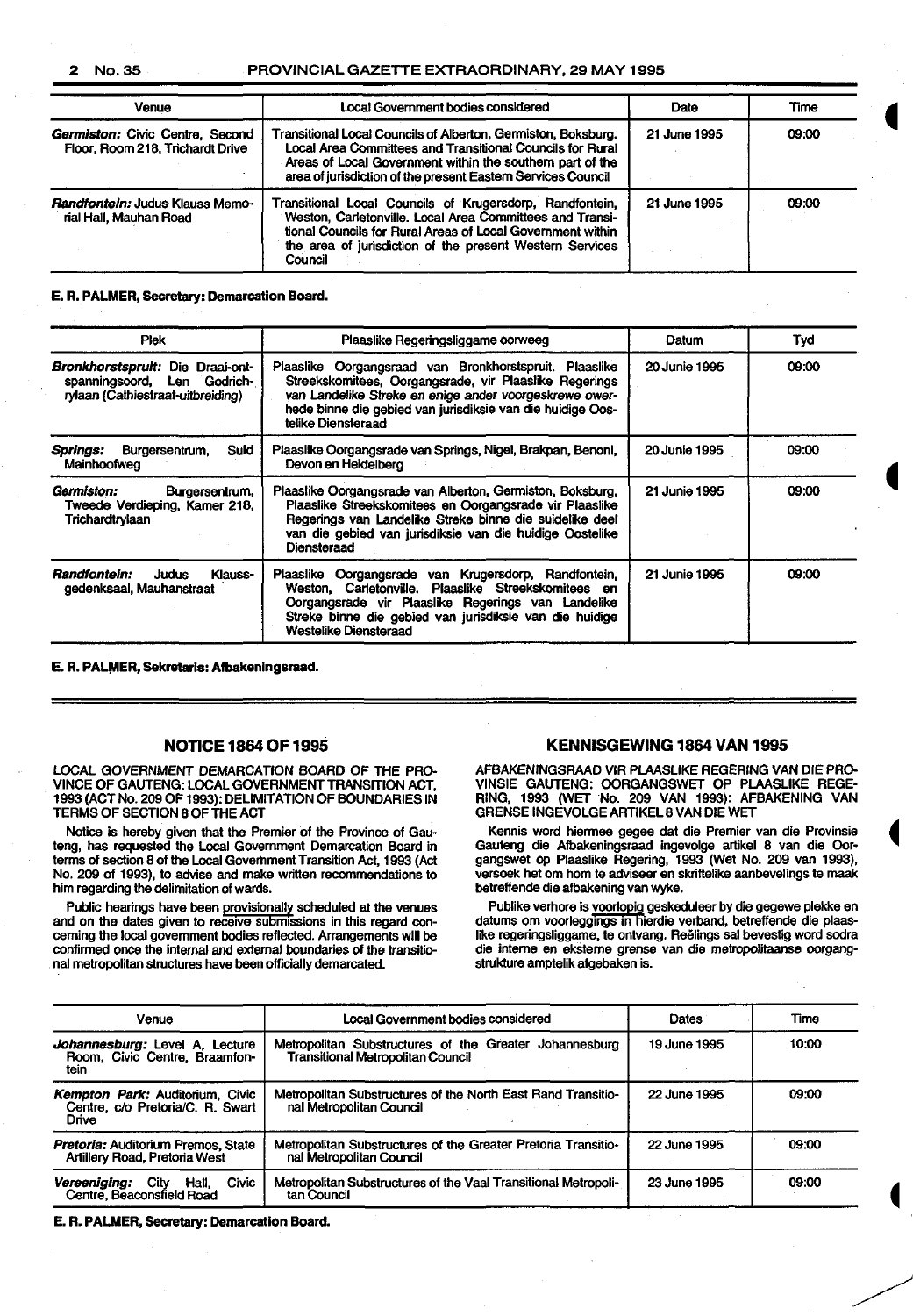## BUITENGEWONE PROVINSIALE KOERANT, 29 MEI 1995

| No. 35 |  |  |
|--------|--|--|
|--------|--|--|

| <b>Piek</b>                                                                      | Plaaslike Regeringsliggame oorweeg                                                           | Datum                | Tyd   |  |
|----------------------------------------------------------------------------------|----------------------------------------------------------------------------------------------|----------------------|-------|--|
| Johannesburg: Vlak A. Lesing-<br>saal, Burgersentrum, Braamfon-<br>tein          | Metropolitaanse Substrukture van die Groter Johannes-<br>burgse Metropolitaanse Oorgangsraad | 19 Junie 1995        | 10:00 |  |
| Kempton Park: Ouditorium, Bur-<br>gersentrum, h/v Pretoria/C. R.<br>Swartrylaan. | Metropolitaanse Substrukture van die Noord-Oosrandse<br>Metropolitaanse Oorgangsraad         | <b>22 Junie 1995</b> | 09.00 |  |
| <b>Pretoria: Ouditorium Premos, State</b><br>Artillerystraat, Pretoria-Wes       | Metropolitaanse Substrukture van die Groter Pretoria Metro-<br>politaanse Oorgangsraad       | <b>22 Junie 1995</b> | 09:00 |  |
| Vereenlaina: Stadsaal, Burgersen-<br>trum, Beaconsfieldstraat                    | Metropolitaan Substrukture van die Vaal Metropolitaanse<br>Oorgangsraad                      | 23 Junie 1995        | 09:00 |  |

**E. R. PALMER,** Sekretarls: Afbakenlngsraad.